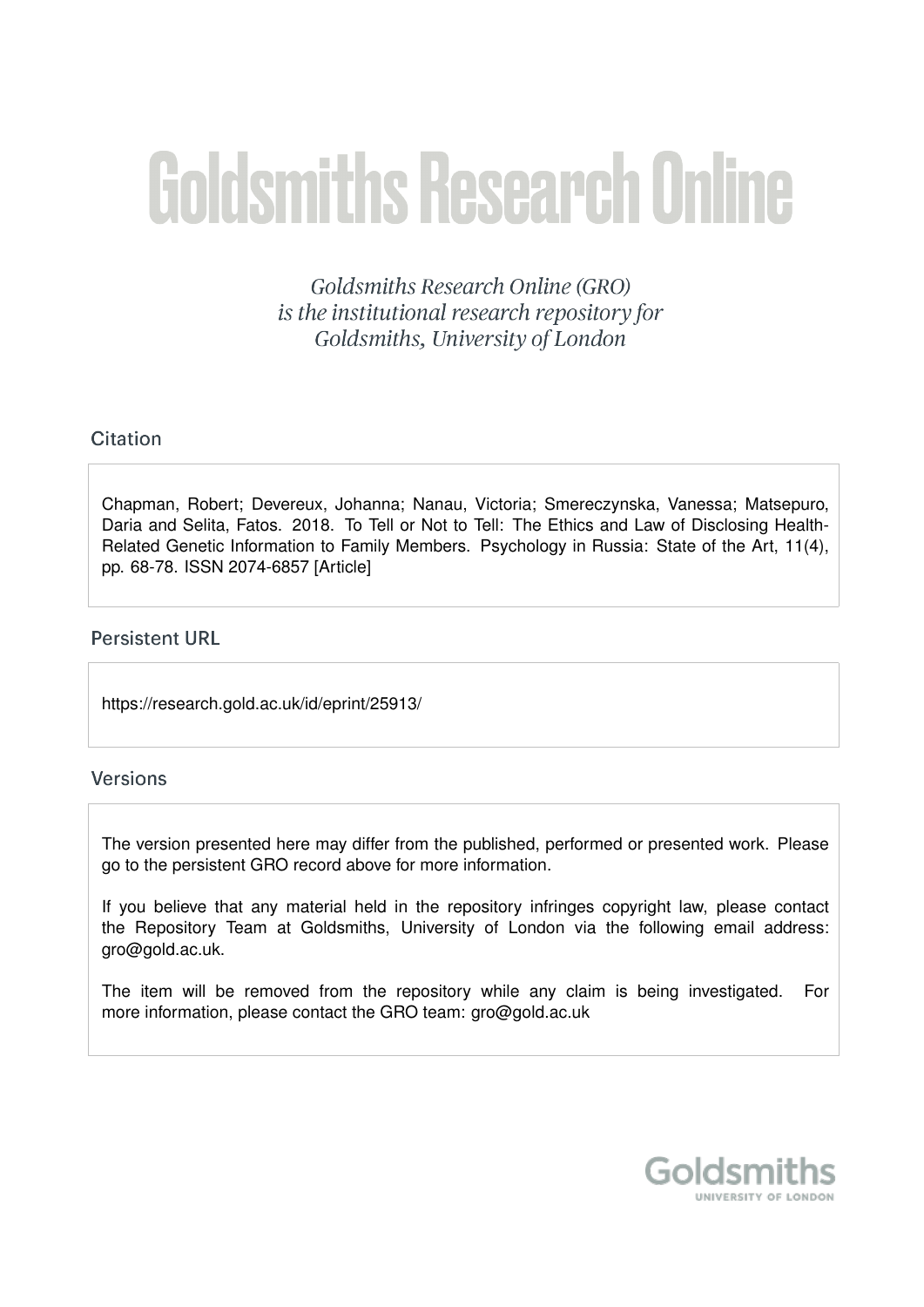

# **To Tell or Not to Tell: Te Ethics and Law of Disclosing Health-Related Genetic Information to Family Members**

Robert Chapman<sup>a</sup>, Johanna Devereux<sup>b</sup>, Victoria Nanau<sup>a</sup>, Vanessa Smereczynskaª, Daria Matsepuro<sup>c</sup> & Fatos Selita<sup>c\*</sup>

<sup>a</sup> *Department of Psychology, Goldsmiths, University of London, UK*

<sup>b</sup> *Guy's and St* T*omas' NHS Foundation Trust, London, UK* 

<sup>c</sup> *Tomsk State University, Tomsk, Russia*

\* Corresponding author. Email: fselita@gmail.com

**Background.** Genetic conditions and susceptibilities difer from other diseases and health-related risks. Genetic information is shared between blood relatives, and therefore a genetic fnding can have implications for the wider family.

Objective. The present study investigates people's views on issues related to disclosing genetic information to relatives. Specifcally, the study assesses opinions in relation to two issues: 1) whether people have a moral obligation to share their genetic data with family members; and 2) whether healthcare providers should have a legal obligation to share such data when consent is withheld.

**Design.** A public engagement event was held based on the real-life court case of *ABC vs the UK National Health Service (NHS)*. Participants were provided with information in three phases: frst, about the case; then, with progressively more details of the case; and fnally, with other relevant information. Afer being given each portion of information, the participants were asked to disclose their views on the rights and responsibilities related to the sharing of this information.

Results. The results clearly demonstrate that people hold strong and polarized views regarding confdentiality, and the moral and legal duties to disclose genetic information to family members. Even when withholding information could have an adverse impact on the health and life choices of relatives, participants disagreed about the legal obligations for healthcare providers to disclose a person's genetic information to those relatives.

Conclusion. The results suggest that the issues of privacy and disclosure of genetic information are complex and divisive.

*Keywords***:** Genetics, ethics, public engagement, patient confdentiality, duty of care, data access rights.

ISSN 2074-6857 (Print) / ISSN 2307-2202 (Online)

<sup>©</sup> Lomonosov Moscow State University, 2018

<sup>©</sup> Russian Psychological Society, 2018

doi: 10.11621/pir.2018.0405

http://psychologyinrussia.com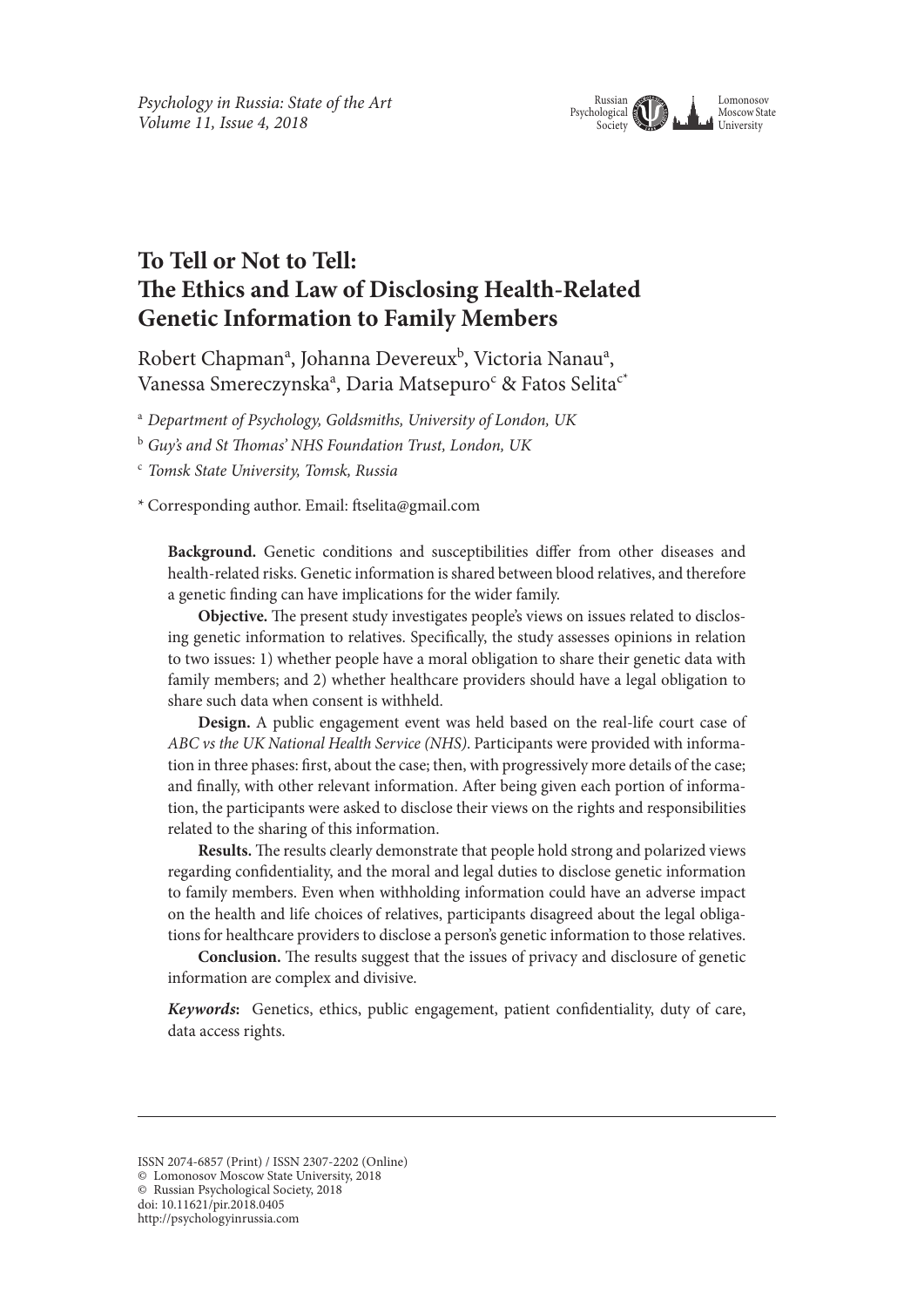#### **Introduction**

Advances in genetic research and technologies have led to genetic testing being adopted more routinely as part of healthcare treatment in many countries (Botkin et al., 2014). For example, in the UK, the Chief Medical Officer's 2016 report "Generation Genome" focused on the increasing importance of genomics in healthcare treatment and management (Davies, 2017). Most medical conditions have complex genetic etiologies in that they are infuenced by many genetic factors (e.g. Balmain, Gray, & Ponder, 2003). However, some conditions follow relatively simple patterns of inheritance and expression.

Many countries have adopted new-born screening procedures to detect some of these conditions for early intervention and treatment. The number of disorders which are included in new-born screening varies in diferent countries, from two to more than 20 (Bodamer, Hofmann, & Lindner, 2007; Kelly, Makarem, & Wasserstein, 2016). In the UK, new-born screening is performed for disorders with recognizable latent or early symptomatic stages, and for which prevention programs or treatments are already available.

Based on these criteria, UK screening includes nine congenital disorders: sickle cell disease, cystic fbrosis, congenital hypothyroidism, phenylketonuria (PKU), medium-chain acylCoA dehydrogenase defciency (MCADD), maple syrup urine disease (MSUD), isovaleric acidaemia (IVA), glutaric aciduria type 1 (GA1), and homocystinuria (pyridoxine unresponsive) (HCU) (NHS, 2018). There are many other single gene disorders for which molecular (genetic) diagnoses are available, but screening for them is not offered population-wide. This is due to the lack of an efective treatment (aside from symptom management) and the rarity of these conditions in the general population without a previous family history of the disease. One such conditions is Huntington's disease (HD; see *Figure 1*).



*Figure 1.* Information about Huntington's Disease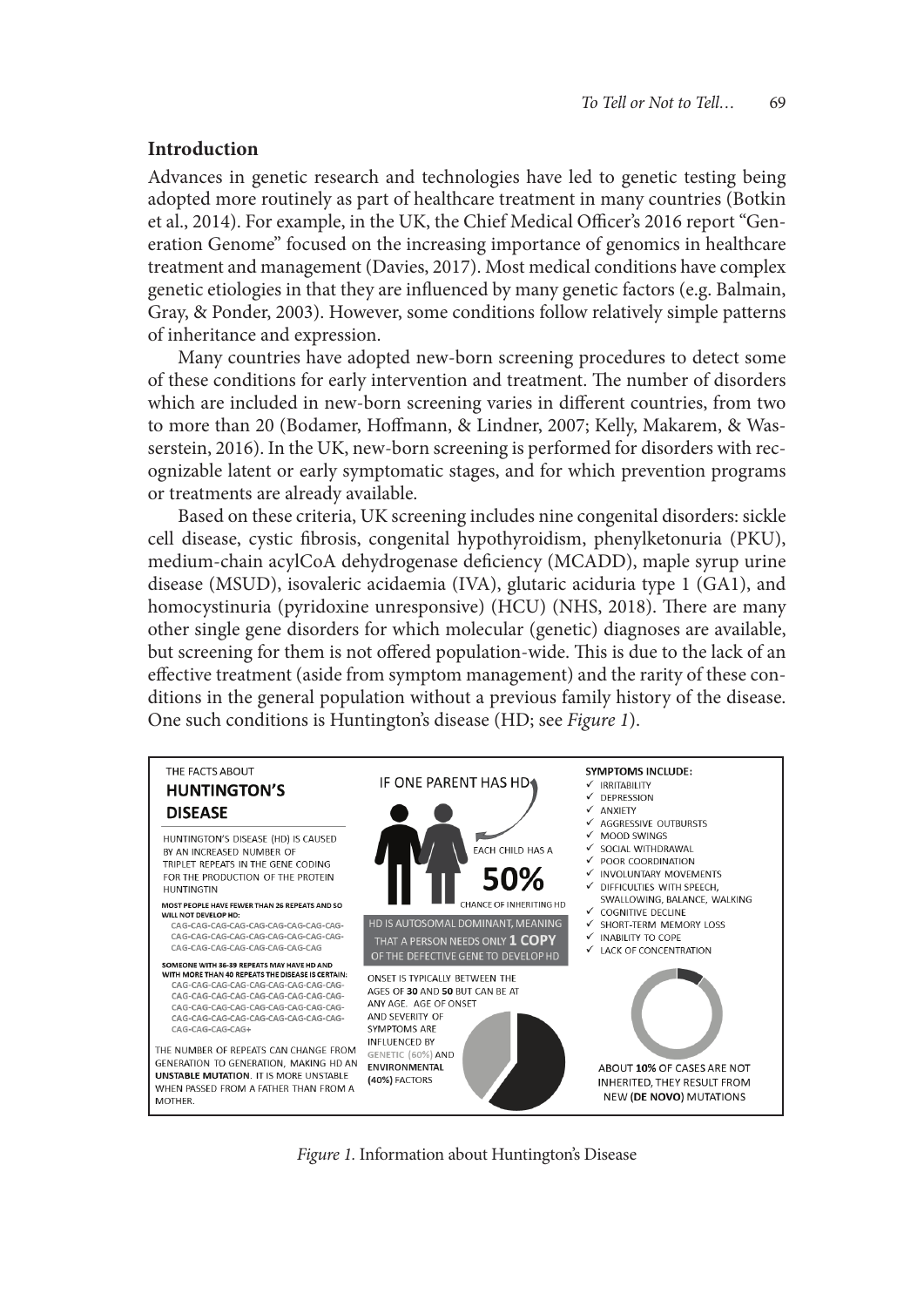#### 70 *R. Chapman et al.*

#### *Availability of health-related genetic information to blood relatives*

Genetic conditions and susceptibilities difer from other diseases and health-related risks because genetic information is shared among blood relatives. For example, knowing an individual's smoking status is not informative with regards to the health of his or her relatives. By contrast, anything one individual might learn about their personal genetic health risks indicates possible risks for family members, proportionate to the degree of genetic relatedness (e.g. 100% for identical twins; 50% for parents, children, or siblings; 25% for frst-degree cousins, aunts and uncles, grand-parents, or half-siblings). This is particularly true for disorders with relatively simple genetic inheritance patterns, like HD (see *Figure 1*).

In the absence of efective treatments, individuals may fnd such information either useful or harmful. For example, when considering pre-symptomatic testing for HD, some feel that having a result is important for family planning decisions, while others are concerned about the physical and psychological impact of having such test results (Evers-Kiebooms et al., 2002; van der Steenstraten, Tibben, Roos, van de Kamp, & Niermeijer, 1994). This presents an ethical and legal dilemma regarding whether such information should be disclosed to family members and by whom.

For individuals this is not currently a legal dilemma, but an ethical one, since there is no law forbidding or forcing individuals to disclose genetic test results to their relatives. However, for medical organizations, the situation is becoming increasingly complicated in this genomic era. Oaths of conduct and ethics are taken by healthcare professionals all over the world (Crawshaw, 1994; Green, 2017; Hulkower, 2016), many of which are based on the Hippocratic oath of the 3rd century CE (Loudon, 1994). The following statements are included in the modern Hippocratic oath:

"I will respect the privacy of my patients, for their problems are not disclosed to me that the world may know," and "I will prevent disease whenever I can, for prevention is preferable to cure."

These two obligations may be difficult to reconcile in the context of genetic information. Consider this example. A woman undergoes a genetic test, which uncovers a BRCA1 gene mutation, which is known to signifcantly increase the risk of developing breast and ovarian cancer. She opts to undergo a prophylactic double mastectomy surgery and the removal of her ovaries to reduce her risk of developing cancer (Hartmann et al., 2001). The BRCA1 gene is not routinely screened for during healthcare evaluations, but is tested for by women with a known family risk or specific tumor histologies. Therefore, information about the mutation could be important for the woman's sister, who, as a frst degree relative, has a 50% risk of carrying the same mutation.

The woman does not want to disclose the result of her test to her sister. Should the woman's doctor/medical provider respect her confdentiality, in line with the "respect privacy" part of the Hippocratic oath? Or does the provider have an ethical and/or legal obligation to inform the sister, in line with the "prevent disease" aspect of the oath? In other words, should the woman's confdentiality take precedence over the health risk to the sister, or the other way around?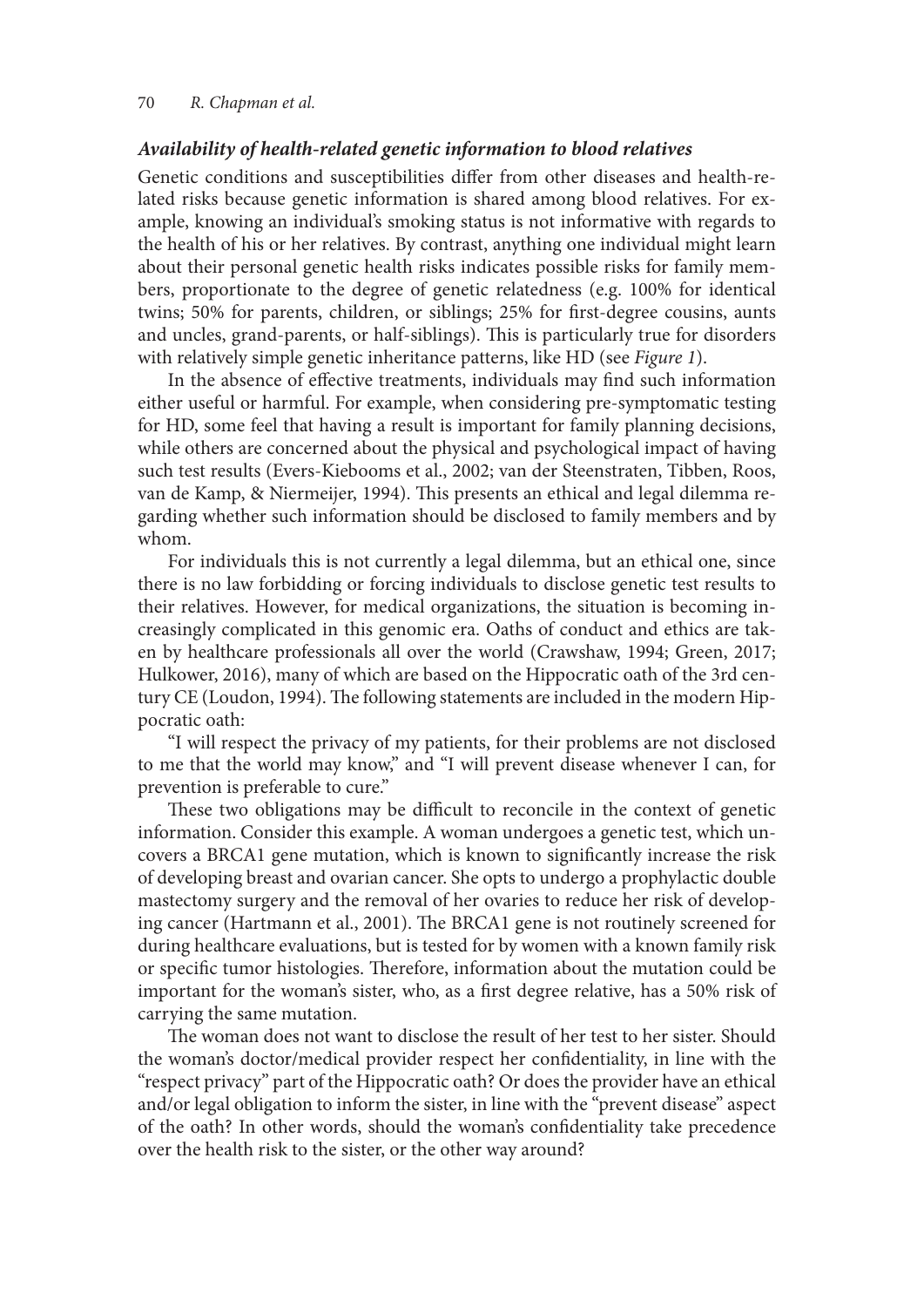These questions are no longer hypothetical and have already reached the courts. For example, a case of non-disclosure of HD is currently being decided in the UK courts (*ABC v St George's Healthcare NHS Foundation Trust [2017] EWCA Civ 336', 2017)*. In this case, action has been brought against the UK National Health Service (NHS) by a patient on the basis that the NHS owed a duty of care to disclose her father's HD diagnosis to her. The daughter asserts that, had she been informed of the risk, and her own diagnosis was confrmed, she would have terminated her pregnancy. The High Court struck her claim on the grounds that there was no reasonably arguable duty of care owed to the daughter by the NHS. The decision of the High Court was appealed by the daughter, and the Court of Appeal reversed the High Court's decision, remitting the case for trial. The differing decisions of the UK courts refect the complexity of the moral, ethical, and legal issues in such cases.

The increasing use of genetics in medicine, coupled with the relatedness between family members, means that the concepts of medical ethics, consent, and confdentiality need to be revisited. Any such re-evaluation of established social norms should include broad and thorough public discussion. This is especially important when revisions of the social norms could fundamentally change how we conceptualize the "self."

Many ethical and moral dilemmas are difficult to resolve because people hold strong and polarized views on them. These include the issues of abortion, capital punishment, gun ownership, and the age of consent, for which laws also difer across legal systems. Societies now face an additional dilemma: whether or not to disclosue genetic information to family members. People's views on this issue have not been adequately explored.

The present study investigates public opinions about who should have a right to genetic information, and whether this information can be disclosed to relatives without the consent of the person to whom that information relates. In particular, we explore people's views on two questions:

- 1. Do people have a moral obligation to share their genetic data with family members?
- 2. Should healthcare providers have a legal obligation to share such data when consent is withheld?

#### *Objectives*

The main aim of our study was to establish whether there is a relative consensus regarding the disclosure of genetic information to family members, or whether opinions relating to this issue are polarized in society. This information is important for updating regulations and developing guidelines for the use of genetic data.

# **Method**

#### *Participants*

Data were collected from individuals attending a public science engagement event run by The Accessible Genetics Consortium (www.tagc.world) at a university in London in 2018. The event was part of the Genes & Tonic series, which is dedicated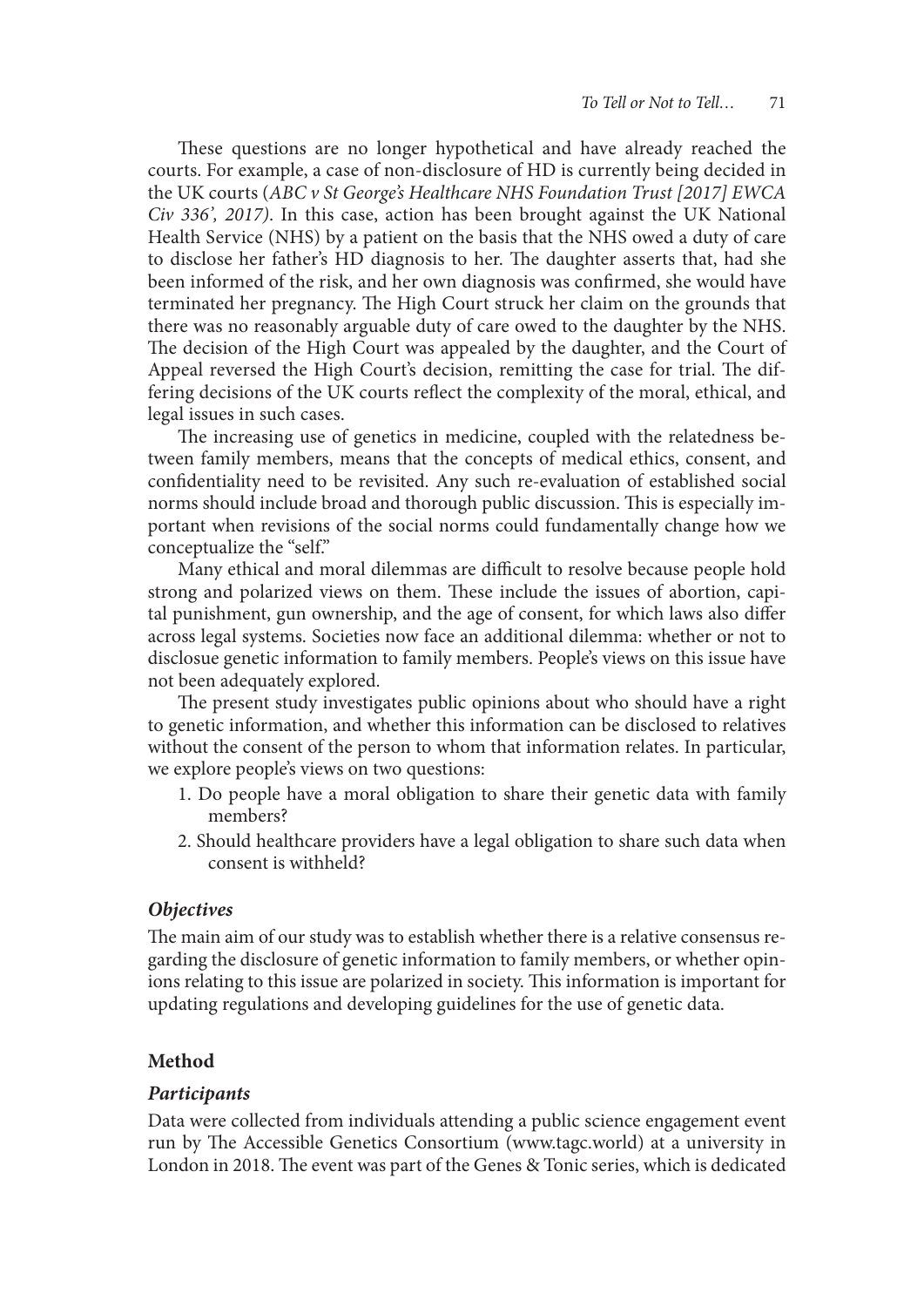# 72 *R. Chapman et al.*

to promoting genetic knowledge and its application to diferent areas, such as education, medicine, and justice. The event was advertised to the public through social media, websites of the university and partner organizations, posters, and word of mouth.

During the event, participants heard talks by a geneticist, a lawyer, and a genetic counsellor, and engaged in activities during which data were collected. Refreshments were provided twice during the event. Data were recorded for 35 participants (22 female) of a median age of 31.88 (SD =14.1, range 18 to 80). Fourteen participants had only secondary school education, 10 had completed undergraduate university degrees, and 11 had completed postgraduate studies.

All participants provided written consent for the use of their data in this research. The research was approved by the Goldsmiths University Psychology Department Ethics Committee.

# *Measures and Procedure*

Upon arrival, participants were provided with a welcome packet and a unique identifier number. This packet contained forms for participants to provide responses to specifc questions asked throughout the event, as well as questions to capture demographic information: age, sex, occupation, and highest education level achieved.

Throughout the event, participants were provided with details drawn from the above-mentioned court case (*ABC v St George's Healthcare NHS Foundation Trust [2017] EWCA Civ 336', 2017)* concerning HD.

Participants were asked to give their opinions three times during the event, as progressively more details about the case, as well as other information, were released to them in successive waves.

At the outset of the evening, participants were provided with background information about the symptoms, progression, and prognosis for HD, and current treatment options. They were also presented with the following overview of the case notes (people's names were altered for the event):

- 2007: Having shot and killed his wife, a man (Fred) was sentenced to a hospital order and a restiction order (related to mental illness). In this connection, his adult children attended family therapy at the same hospital.
- January 2009: Fred's doctors first suspected that he might have HD. They urged him to tell his family; he informed his brother but refused to tell his three daughters.
- $09/02/2009$ : a diagnosis of HD was confirmed through genetic testing.
- December 2009-January 2010: Healthcare professionals repeatedly urged Fred to disclose his diagnosis to his daughters. Fred withheld consent.
- 08/23/2010: One of his daughters (Claire) was accidentally told by Fred's doctor that her father was diagnosed with HD.
- Late 2010: Claire began the process of suing the NHS for not providing this information officially at the time of diagnosis.

Participants at the event were also advised of the familial risk to Claire and her sisters, i.e. that they each had a 50% risk of developing HD. The fact that HD can impair cognitive function, and that this might have had an impact on the father's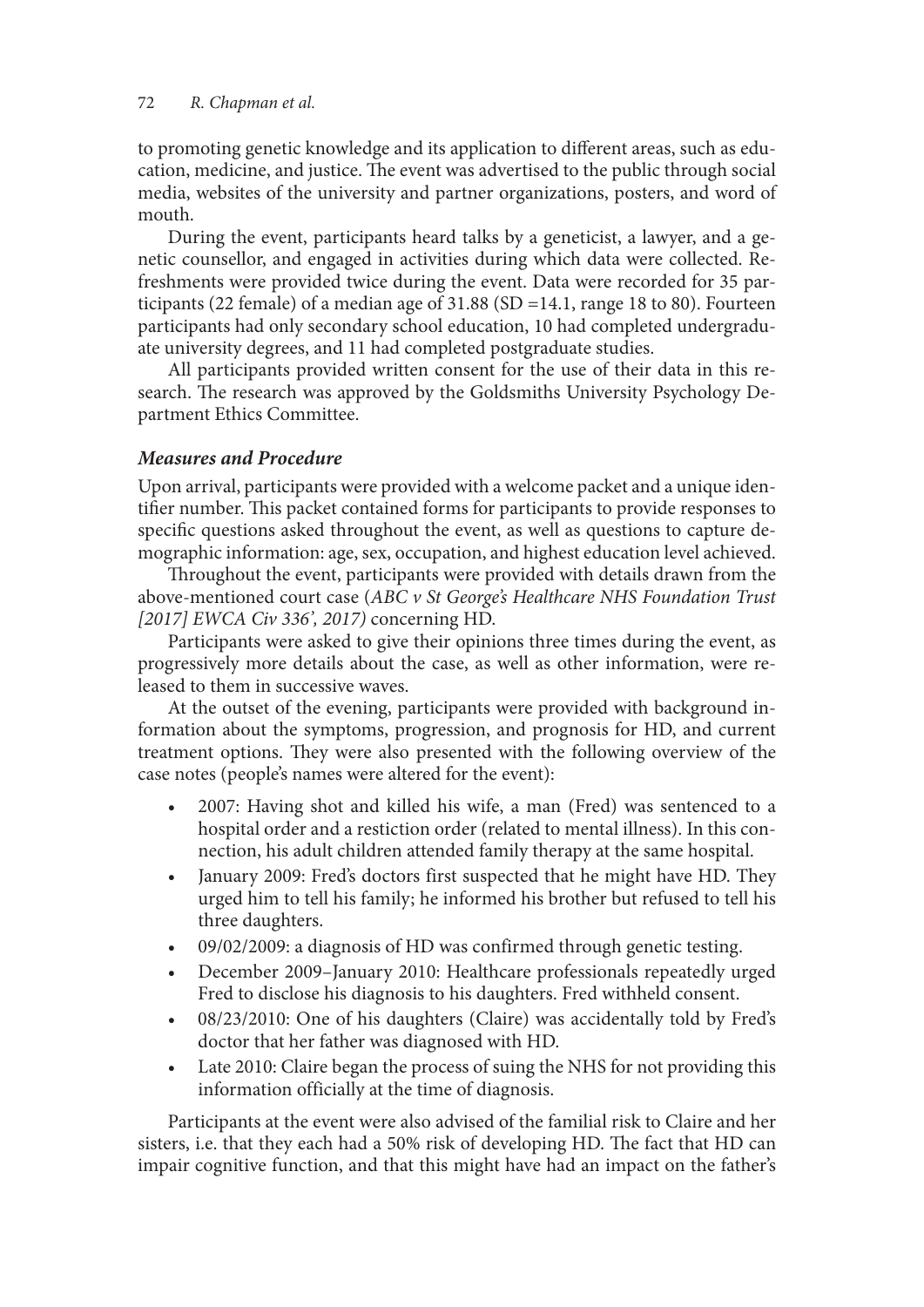ability to understand his and his family's situation, was not emphasized to the participants, although some did comment on this in their feedback. Participants were then asked to give their opinions on a 7-point scale (1=not at all to 7=defnitely) on the following three statements:

- 1) The patient (daughter) had a *right* to know about her father's diagnosis.
- 2) The National Health Service (NHS) should have been *legally* obliged to provide this information to the daughters.
- 3) The father had a *moral* responsibility to provide this information.

Participants were also invited to provide written feedback and comments during each wave of data collection.

The second wave of data collection was preceded by the additional information that the daughter (Claire) was pregnant at the time her father's diagnosis was confirmed. The participants were also informed that she attested that, if she had known of her father's diagnosis, she would have terminated her pregnancy, given her own risk of developing HD and the risk to her unborn child. The participants' opinions were collected again as described above.

The third wave of data collection was preceded by additional information. This time participants were given a hypothetical scenario that a cure for HD had been discovered, but was only efective if begun before symptoms appeared. In this scenario, genetic testing for HD by the NHS was still only available to patients exhibiting symptoms, or to those with a known family history of the disorder. As such, the daughter would only have been able to access the cure if she knew about her father's diagnosis. The participants' opinions were collected for the third time as described previously. It was made clear to them that the scenario was hypothetical (no cure for HD currently exists), but that this is an active area of research.

Participants were asked to record their unique ID on each form they submitted during the evening. Unfortunately, not all participants provided their unique ID on each form they submitted, which led to missing data on some aspects of the analyses (those involving all three waves).

Participants were also asked whether they had ever had a genetic test, if they knew anyone with a genetic condition, or if they had such a condition themselves. They were also asked how influential religion was in informing their opinions and decisions (not at all, somewhat, or greatly infuenced) and how confdent they were in their genetic knowledge on a scale of 0 (none) to 100 (entirely confdent).

# **Results**

The average participant's confidence in genetic knowledge was relatively low: 36.91 (SD=26.27; range 0 to 85). Regarding the infuence of religion on their opinions, 31 participants (88.6%) reported not being infuenced at all; three participants (8.6%) reported being infuenced to some extent; and one participant (2.9%) reported strong infuence.

As can be seen in *Figure 2*, there was a general consensus that the father had a moral obligation to provide information to his daughter about his diagnosis. However, opinions were more divided when it came to the daughter's right to such information. Participants' responses were even more polarized when they were asked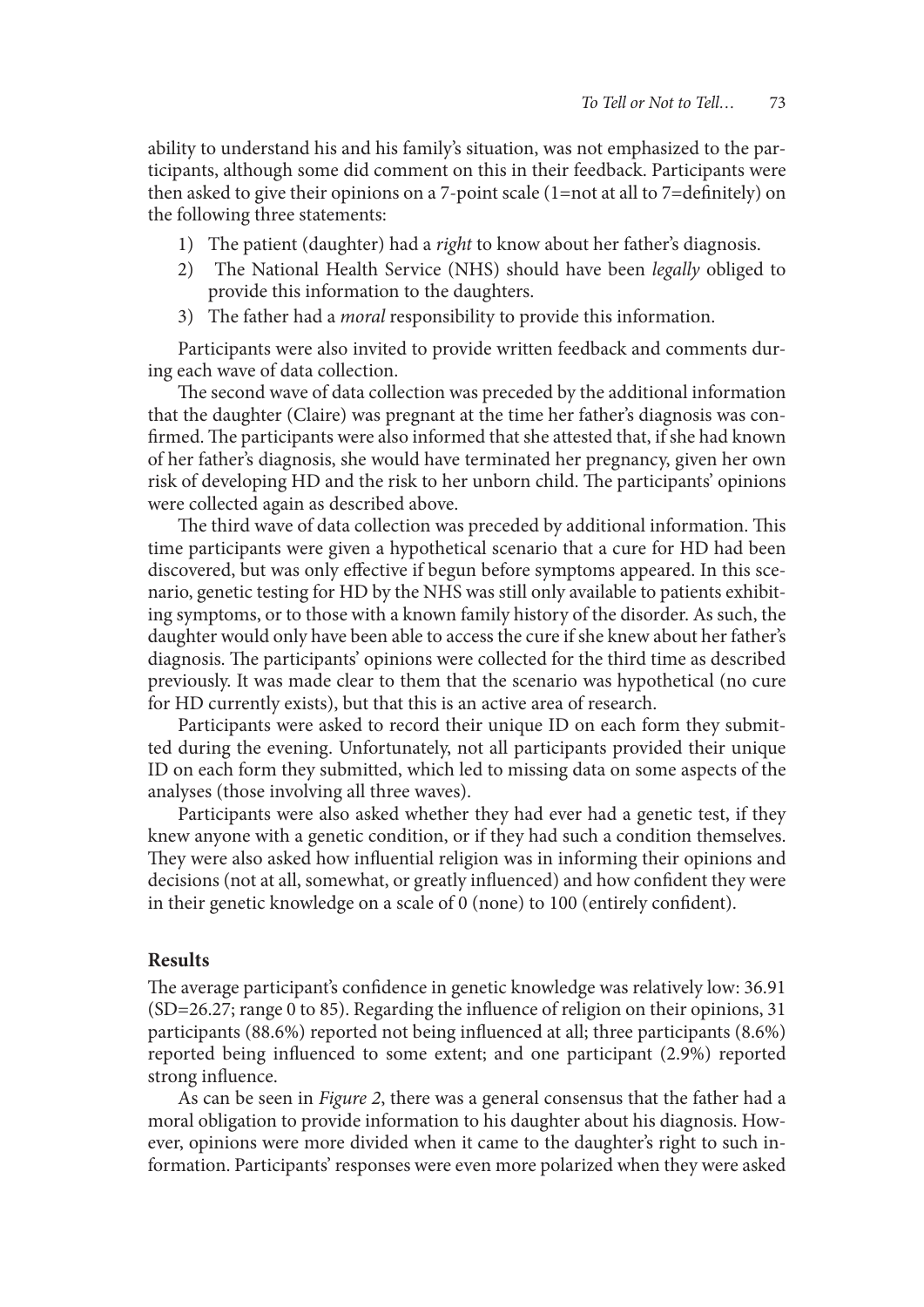# 74 *R. Chapman et al.*

whether the NHS should be legally obliged to disclose genetic information when consent has been withheld. Even following the fnal wave of information, when participants had been advised that the daughter was pregnant, and that, hypothetically, there was a cure for HD, 22% of participants still felt that there should be no legal obligation placed on the NHS to disclose the father's diagnosis to the daughter.



*Figure 2.* Summed percentage (across the 3 waves) of participants' responses to the 3 statements. Note: Percentage of responses (rather than participant numbers) are reported

As can be seen in *Figure 3*, participants' opinions remained relatively stable throughout the questioning, with only small increases for each statement across the three waves of data collection.



*Figure 3*. Average score on a scale of 1–7 represented for each wave and each question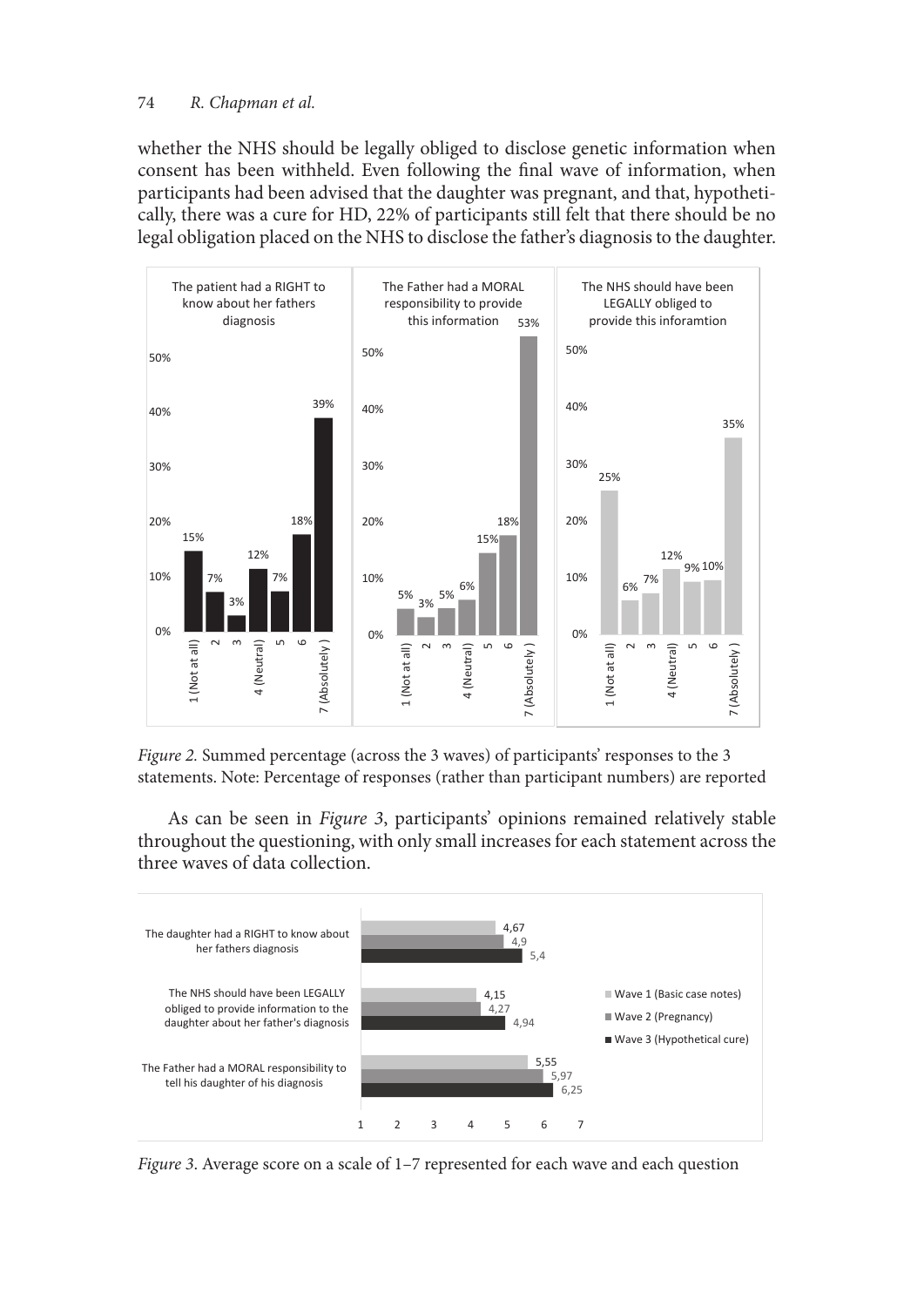Some potential group diferences emerged, although the sample was underpowered to test these statistically. Men tended to be more inclined toward mandating disclosure of the genetic information than women, particularly for the frst two questions (*Figure 4*). Participants who had a genetic condition, either themselves or in their family, were also more inclined towards disclosure (*Figure 5*). As only four participants (11.5% of the sample) stated that their opinions were infuenced by religion to some degree, group analyses of religion are not presented.







*Figure 5.* Average score on a scale of  $1-7$  for participants without ( $N = 17$ ) and with  $(N = 5)$  a genetic condition, either themselves or in the family.

# *Qualitative analysis*

The unscripted responses provided by participants clearly demonstrate their strong and polarized views. For example, when in favor of a patient's privacy, participants made such statements as: "If your DNA isn't your own, what is?"; "It remains Fred's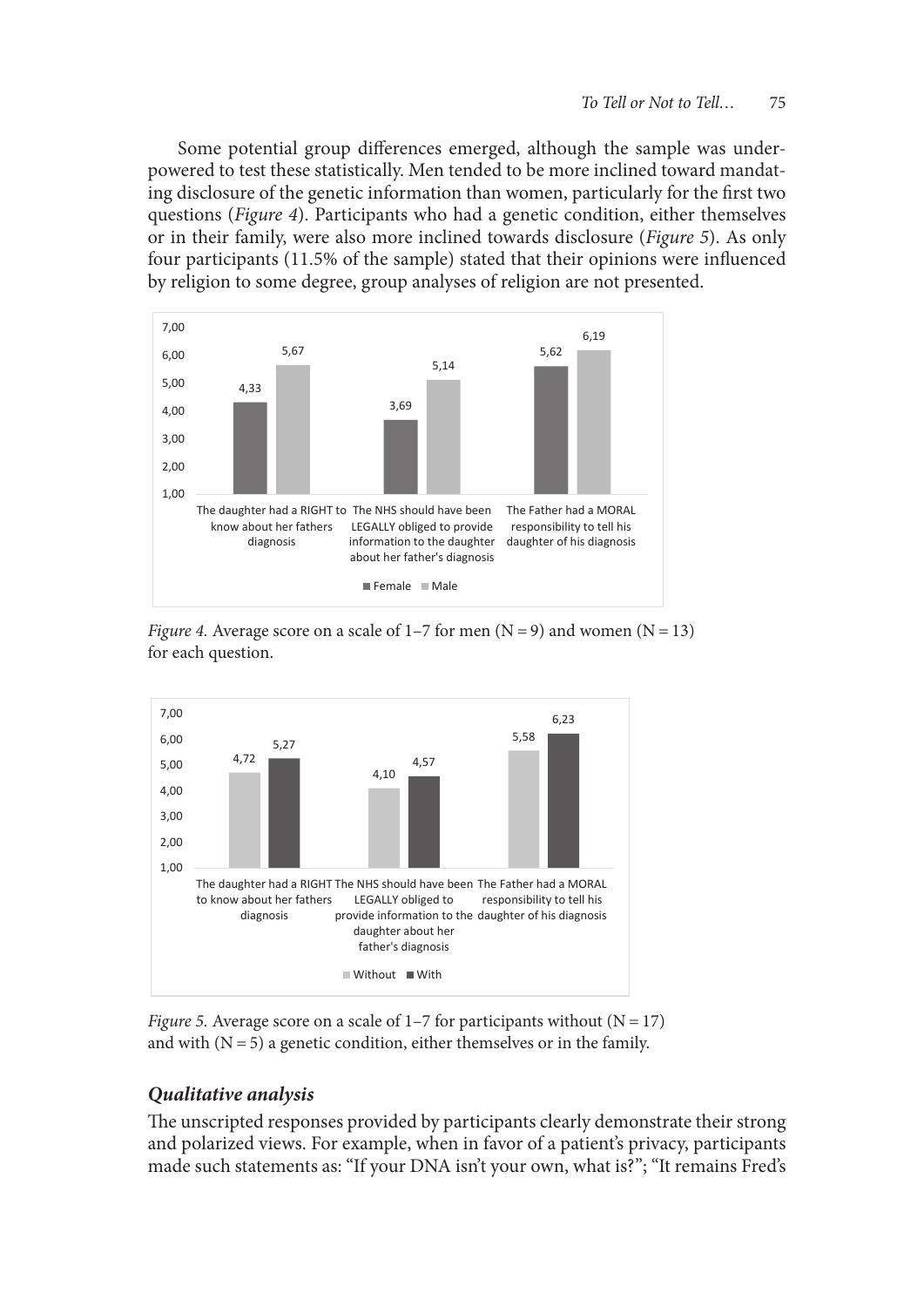right alone. Regardless of consequences."; "The NHS were refused permission by the father, a violation of this goes against doctor-patient confdentiality." When in favor of disclosure of the information to the relatives, participants said, for example: "Any information to do with genetics like this must be shared."; "Families need careful genetic counselling to deal with Huntington's. It leads to early death therefore families need to know because of their children." "Fred is now responsible for 2 lives, so is under a lot of moral obligation. It's the woman's choice if she wants to terminate, not Fred. #Prochoice." The full collection of responses is available from the authors upon request.

#### **Conclusion**

The results of this study demonstrate that people hold strong and polarized views on the issue of confdentiality, and the moral and legal duty to disclose genetic information to family members. In particular, participants disagreed about the legal obligations on healthcare providers to disclose a person's genetic information to relatives, even when withholding information could have adverse impacts on the health, wellbeing, and life choices of those relatives.

Although the study sample size was small, it captured a wide range of ages, professions, and educational backgrounds. Conversely, the sample was also homogeneous in that all participants were interested in genetics, and had intentionally attended a genetic science engagement event. Over half the participants were students, and 60% had completed degree-level studies, indicating high levels of educational attainment within the sample. The fact that such a diversity of views is present within this sample suggests that the issue of privacy and disclosure of genetic information is complex and divisive.

The results also showed that exposure to the same information, including expert talks on genetics, law, and genetic counselling, did not lead to signifcantly increased similarity in participants' views. A bigger and more representative study is needed to further explore demographic and other factors that may infuence people's views on these matters. For example, the results indicated that having a genetic condition in the family may lead to viewing disclosure of genetic information to family members more favorably.

The case presented in this study is relatively simple, as there is a single known genetic cause for HD. As discussed in the introduction, most diseases have much more complex etiologies, with a mixture of genetic and environmental factors potentially contributing. This etiological complexity makes risk estimates much harder, since genetic information is highly probabilistic. With this increased uncertainty, deciding on ethical and legal responsibility becomes even more complicated. Nevertheless, the need for clarity on these matters is urgent.

However, research shows that societies are unprepared for making informed decisions on updates to laws and policies. For example, a recent study revealed poor genetic literacy among the public when people were presented with multiplechoice questions about simple genetic concepts (Chapman et al., 2018). A lack of knowledge, combined with strong polarized opinions, is a worrying position for society to be in. The present research highlights the need for improved genetic education, but also suggests that simply knowing the facts will not resolve the di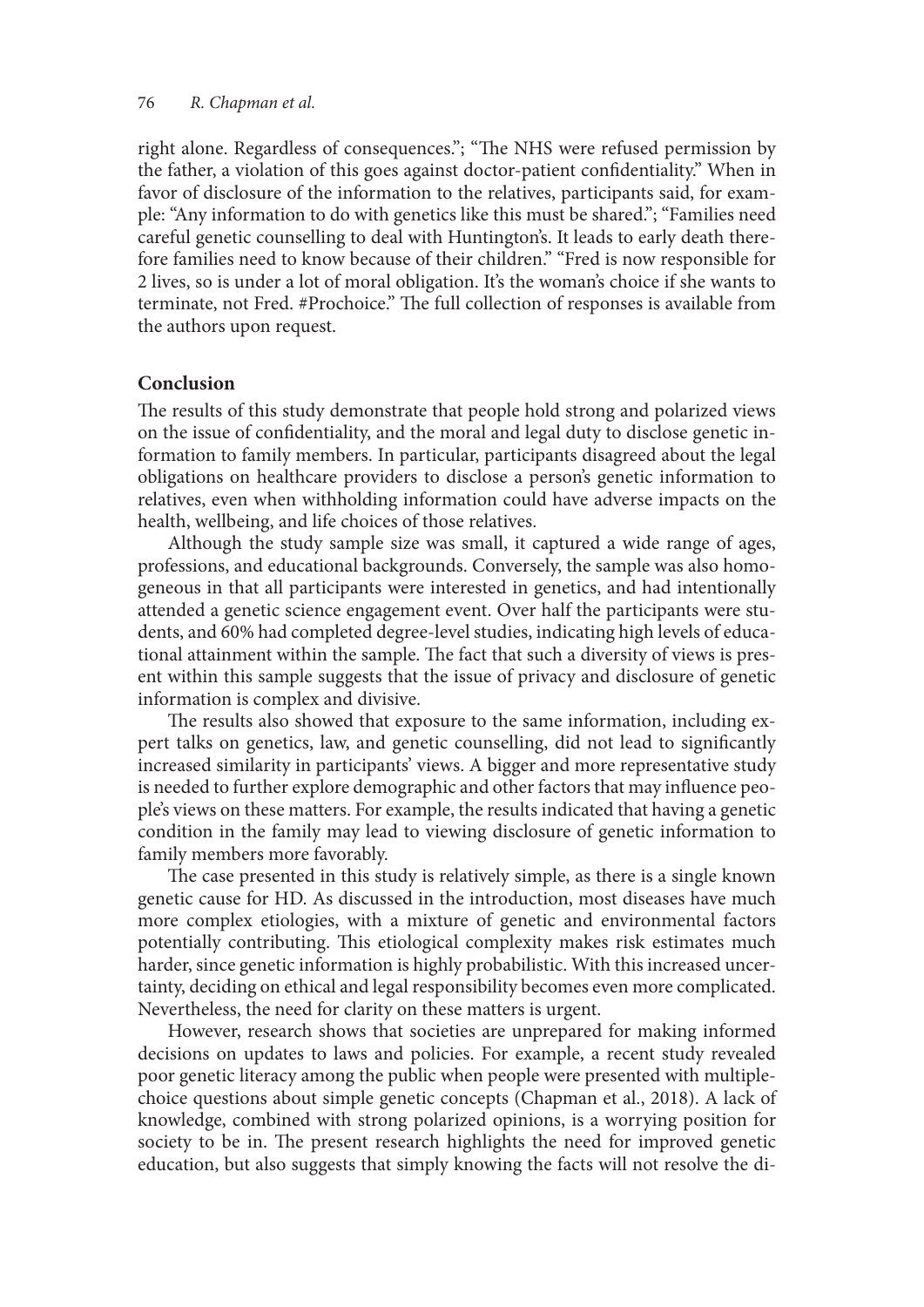lemmas in this area. Further research is needed into the reasons for the strong polarized opinions as a step toward fnding optimal solutions. Public engagement will be fundamental to these endeavors.

# **Limitations**

The data presented here only represent the views of a small number of participants who were already engaged enough with genetics and genomics to attend the event. The numbers were insufficient to allow for meaningful inferential analyses, and this should be addressed in future studies. However, the fndings that opinions are polarized and somewhat stable certainly does warrant further investigation.

#### **Acknowledgements**

We are grateful to all the participants for their contribution and to the members of InLab (www.inlab.co.uk) for their support with planning and running the "Genes & Tonic: Know Thy Father" event. This work was supported by the Russian Ministry for Education and Science (project No. 25.8562.2017/9.10).

# **References**

- *ABC v St George's Healthcare NHS Foundation Trust [2017] EWCA Civ 336*: Does a doctor owe a duty of care to disclose a hereditary disease to a patient's child? (2017, May 23). Retrieved from https://clinicalnegligence.blog/2017/05/23/abc-v-st-georges-healthcare-nhs-foundation-trust-2017-ewca-civ-336-does-a-doctor-owe-a-duty-of-care-to-disclose-a-hereditarydisease-to-a-patients-child/
- Balmain, A., Gray, J., & Ponder, B. (2003). The genetics and genomics of cancer. *Nature Genetics*, *33*(3s), 238–244. https://doi.org/10.1038/ng1107
- Bodamer, O.A., Hofmann, G.F., & Lindner, M. (2007). Expanded newborn screening in Europe 2007. *Journal of Inherited Metabolic Disease*, *30*(4), 439–444. https://doi.org/10.1007/ s10545-007-0666-z
- Botkin, J.R., Lewis, M.H., Watson, M.S., Swoboda, K.J., Anderson, R., Berry, S. A., … & Wilfond, B. (2014). Parental Permission for Pilot Newborn Screening Research: Guidelines from the NBSTRN. *Pediatrics*, *133*(2), e410–e417. https://doi.org/10.1542/peds.2013-2271
- Chapman, R., Likhanov, M., Selita, F., Zakharov, I., Smith-Woolley, E., & Kovas, Y. (2018). New literacy challenge for the twenty-frst century: genetic knowledge is poor even among the well-educated. *Journal of Community Genetics*, 1–12. https://doi.org/10.1007/s12687-018- 0363-7
- Crawshaw, R. (1994). Te Hippocratic oath. Is alive and well in North America. *BMJ : British Medical Journal*, *309*(6959), 952.
- Davies, S.C. (2017). Annual report of the Chief Medical Officer 2016: generation genome. UK Government. Retrieved from https://assets.publishing.service.gov.uk/government/uploads/ system/uploads/attachment\_data/file/631043/CMO\_annual\_report\_generation\_genome. pdf
- Evers-Kiebooms, G., Nys, K., Harper, P., Zoeteweij, M., Dürr, A., Jacopini, G., …& Simpson, S. (2002). Predictive DNA-testing for Huntington's disease and reproductive decision making: a European collaborative study. *European Journal of Human Genetics*, *10*(3), 167–176. https://doi.org/10.1038/sj.ejhg.5200781